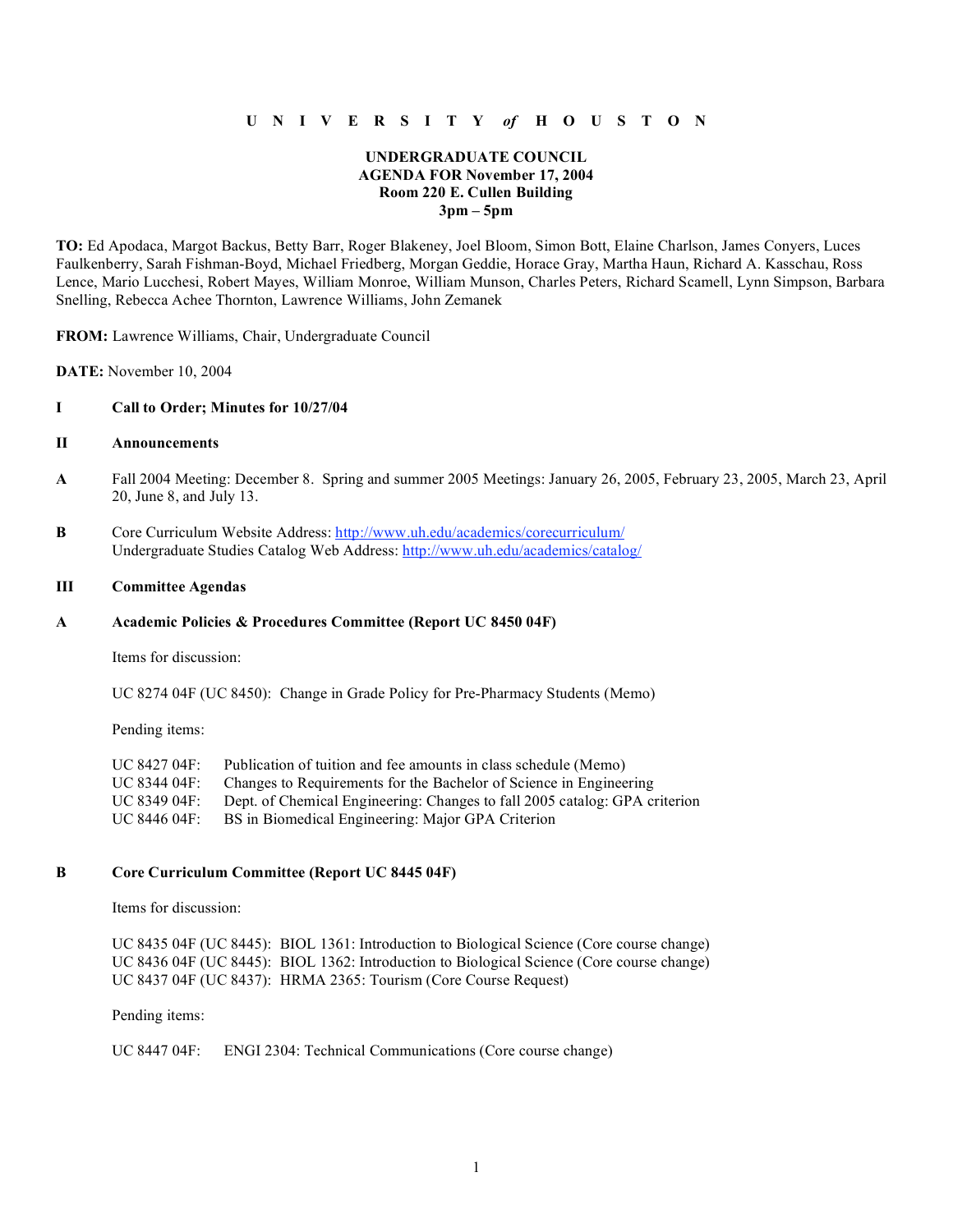# **C Degree Programs Committee (Reports to be distributed at the Council meeting)**

Items for discussion:

| UC 8344 04F: | Changes to Requirements for the Bachelor of Science in Engineering     |
|--------------|------------------------------------------------------------------------|
| UC 8346 04F: | Engineering Unspecified Majors: New UH Catalog Rule                    |
| UC 8347 04F: | ENGI 1100: Introduction to Engineering (Course change)                 |
| UC 8348 04F: | Cullen College of Engineering: Policy Change (Memo)                    |
| UC 8349 04F: | Changes to fall 2005 catalog: GPA criterion                            |
| UC 8350 04F: | CHEE 5390: Energy and the Environment (New course)                     |
| UC 8351 04F: | CIVE 2330: Mechanics I (Statics) (Course change)                       |
| UC 8352 04F: | CIVE 2332: Mechanics of Deformable Solids (Course change)              |
| UC 8353 04F: | BIOE 3399: Senior Honors Thesis (New course)                           |
| UC 8354 04F: | BIOE 4399: Senior Honors Thesis (New course)                           |
| UC 8355 04F: | BIOE 2197: Selected Topics (New course)                                |
| UC 8356 04F: | BIOE 2297: Selected Topics (New course)                                |
| UC 8357 04F: | BIOE 2397: Selected Topics (New course)                                |
|              | BIOE 2497: Selected Topics (New course)                                |
| UC 8358 04F: |                                                                        |
| UC 8359 04F: | BIOE 3197: Selected Topics (New course)                                |
| UC 8360 04F: | BIOE 3297: Selected Topics (New course)                                |
| UC 8361 04F: | BIOE 3397: Selected Topics (New course)                                |
| UC 8362 04F: | BIOE 3497: Selected Topics (New course)                                |
| UC 8363 04F: | BIOE 4197: Selected Topics (New course)                                |
| UC 8364 04F: | BIOE 4297: Selected Topics (New course)                                |
| UC 8365 04F: | BIOE 4397: Selected Topics (New course)                                |
| UC 8366 04F: | BIOE 4497: Selected Topics (New course)                                |
| UC 8367 04F: | BIOE 5397: Selected Topics (New course)                                |
| UC 8368 04F: | BIOE 5198: Special Problems (New course)                               |
| UC 8369 04F: | BIOE 5298: Special Problems (New course)                               |
| UC 8370 04F: | BIOE 5398: Special Problems (New course)                               |
| UC 8371 04F: | BIOE 5498: Special Problems (New course)                               |
| UC 8373 04F: | MECE 2361: Mechanical Design I: Analysis and Synthesis (Course change) |
| UC 8374 04F: | MECE 3245: Materials Science (New course)                              |
| UC 8375 04F: | MECE 3345: Materials Science (New course)                              |
| UC 8376 04F: | MECE 4334: Mechanical Design IV: Mechanical Engineering Systems Design |
| UC 8377 04F: | MECE 5348: Vortex-Induced Vibrations (New course)                      |
| UC 8392 04F: | Proposed Changes to EPTE Degree Plan (Memo)                            |
| UC 8393 04F: | Logistics Technology Degree Change (Memo)                              |
| UC 8394 04F: | GRTC 2350: Graphics for Digital Media (Course change)                  |
| UC 8395 04F: | LOGT 3387: Procurement (Course change)                                 |
| UC 8396 04F: | ITEC 2332: Introduction to Client/Server Technology (Course change)    |
| UC 8397 04F: | ITEC 3348: Expert Systems (Course change)                              |
| UC 8398 04F: | ITEC 4335: Integrated Information Systems (Course change)              |
| UC 8399 04F: | ITEC 4339: Enterprise Applications Development (Course change)         |
| UC 8400 04F: | TELS 3340: Organizational Leadership and Supervision (Course change)   |
| UC 8401 04F: | TELS 3345: Human Resources in Technology (Course change)               |
| UC 8402 04F: | TELS 4341: Production and Service Operations (Course change)           |
| UC 8403 04F: | Deletion of Economics Courses (Memo)                                   |
| UC 8404 04F: | DAN 3307: Dance Pedagogy (Course change)                               |
| UC 8405 04F: | THEA 1334: Fundamentals of Design for Theatre (New course)             |
| UC 8406 04F: | THEA 2335: Stagecraft I (Course change)                                |
| UC 8407 04F: | THEA 2336: Stagecraft II (Course change)                               |
| UC 8408 04F: | THEA 2366: Stage Makeup (Course change)                                |
| UC 8409 04F: | THEA 2373: Costume Construction I (Course change)                      |
| UC 8410 04F: | THEA 2374: Costume Construction II (Course change)                     |
| UC 8411 04F: | THEA 3361: Costume Construction III (New course)                       |
|              |                                                                        |